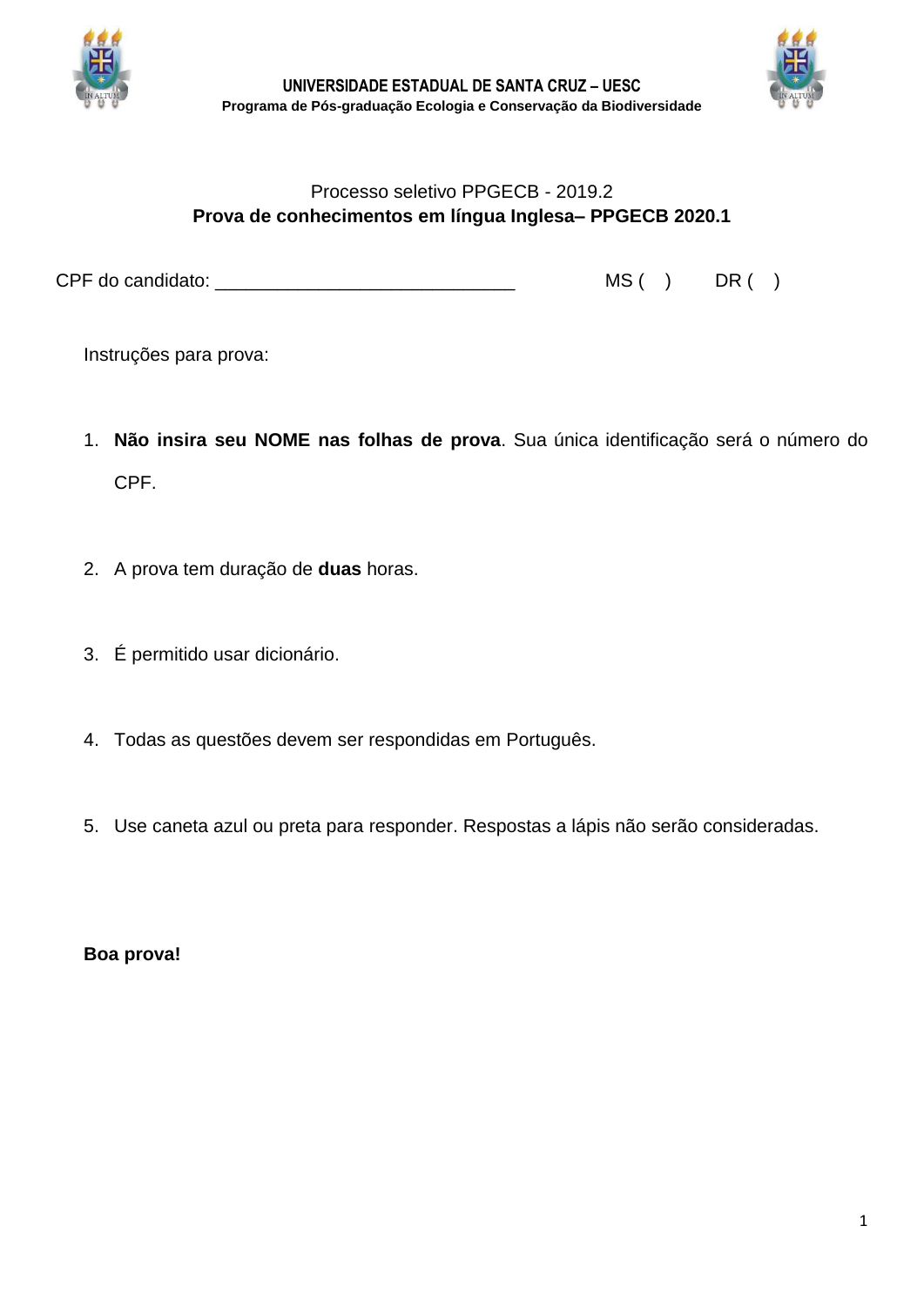



Prova de conhecimentos em Língua Inglesa– PPGECB 2020.1

## **Texto 1: The Health Benefits of Coffee**

(disponível em: https://www.scientificamerican.com/article/the-health-benefits-of-coffee)

Fifty-four percent of American adults are coffee drinkers with the [average intake](https://www.hsph.harvard.edu/news/multimedia-article/facts/) being at least three cups of coffee per day. As you can guess, this adds up: the U.S. spends roughly \$40 billion on coffee each year. But the U.S. doesn't even break the top 20 in [a ranking](http://www.caffeineinformer.com/caffeine-what-the-world-drinks) of countries by coffee consumption per capita, coming in only at number 22. Coffee consumption proves highest in Finland and Norway (rank #1) among the top coffee drinking countries in the world, although the Netherlands and Slovenia are not far behind.

Global demand is [expected to increase](http://www.bloomberg.com/news/articles/2015-10-01/global-coffee-shortage-looms-as-market-braces-for-climate-change) by an extra 40-50 million bags of coffee over the next decade which is more than Brazil's entire yearly production. With the current threats to coffee crops that come with climate change, the world could possibly face a severe coffee shortage.

Coffee beans themselves have little to no taste at all. The flavor, the aroma of coffee: it all comes from the roasting process which releases a large number of chemicals from the tiny bean. In fact, the average cup of coffee contains more than 1,000 chemicals. To transfer those delicious chemicals to the hot water in our cup, we run water over those roasted beans. To increase our success, we both grind the beans to increase their surface area (and thus more exposure of those chemicals to the water) and heat the water since higher temperatures to speed up the removal of molecules from a solid.

Lucky for us coffee drinkers, smaller and more water soluble molecules like acids will get extracted first and those tend to be the tastier, less bitter flavors. Coffee drinkers are well aware that not every cup is created equal. The difference lies not in the beans themselves but in the preparation. For espresso, the beans are very finely ground (almost to the texture of powdered sugar) and the brewing time is much shorter than for regular drip coffee.

We are still discovering new additions to the list of benefits of drinking coffee. Here are some ways drinking coffee helps your body and your brain: it lowers the risk of developing [Parkinson's disease,](https://www.quickanddirtytips.com/education/science/understanding-parkinsons-disease-an-interview-with-jon-palfreman) it can offer protection from type 2 diabetes; coffee lowers rates of depression; it is a great source of antioxidants who help our bodies combat cell damage; coffee lowers the risk of liver damage; many [studies](http://www.ncbi.nlm.nih.gov/pubmed/20562351) have linked coffee consumption to both reduced risk of coronary heart disease and possibly a [moderate reduction](http://www.ncbi.nlm.nih.gov/pubmed/19221216) in the risk of stroke among women.

So, are there any downsides to drinking coffee? The bitter taste of coffee acts as a warning sign that too much coffee, a kind of alkaloid, is not a good thing. Many alkaloids are toxic, so that bitter taste is our body's defense mechanism, warning our brain not to consume too much.

Current recommendations suggest not surpassing 400 milligrams of caffeine per day (about 3 to 5 cups of coffee, depending on your brew of choice). Too much coffee, and thus caffeine, can lead to anxiety, increased heart rate, and a lack of sleep. Science seems to be telling us that we can drink up guilt free, but as with most things, moderation is likely key.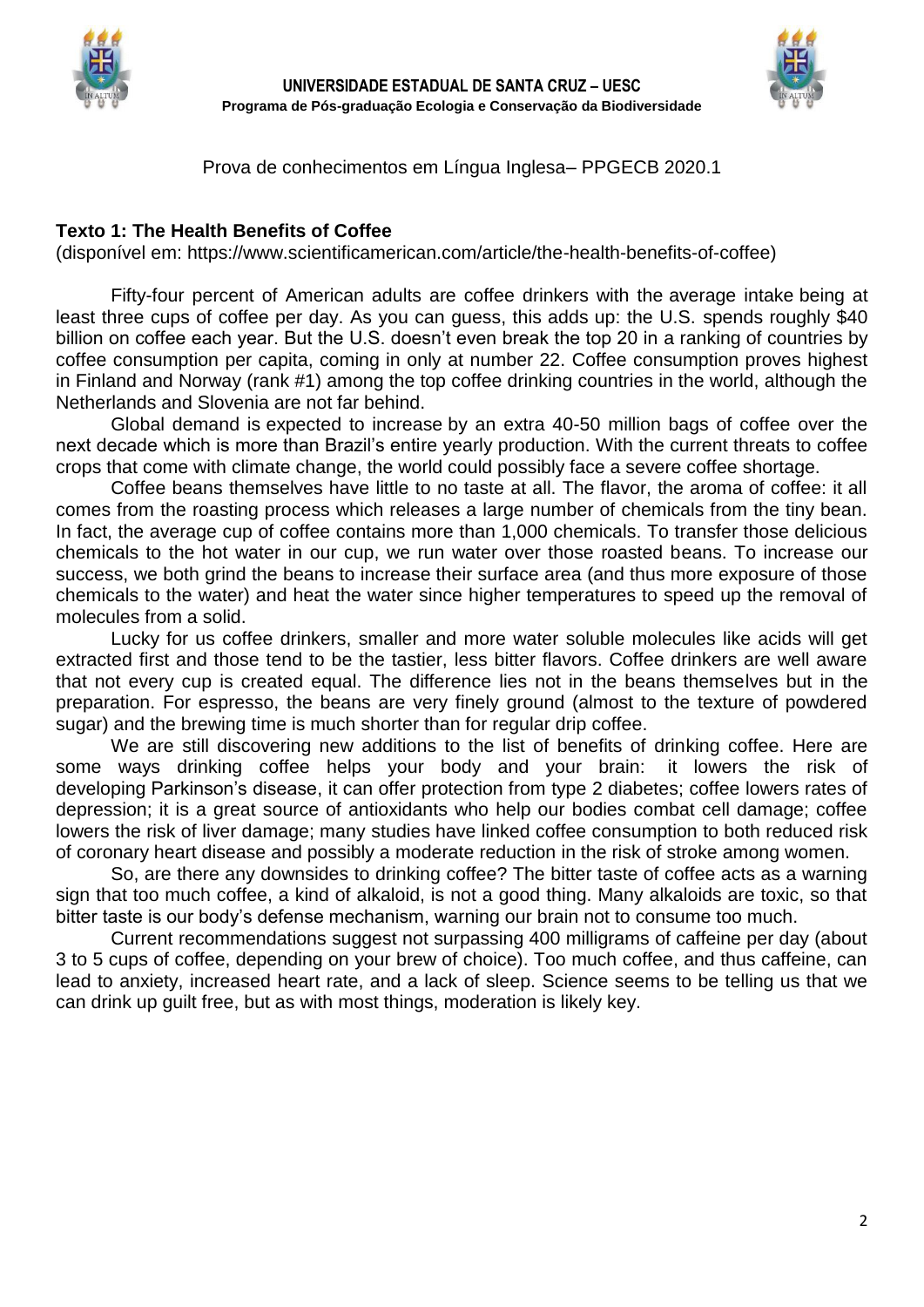



Prova de conhecimentos em Língua Inglesa– PPGECB 2020.1

## **Texto 2: The Paradox of Growth**

(disponível em: https://blogs.scientificamerican.com/observations/the-paradox-of-growth)

No phenomenon defining modern civilization has been more important and more pervasive than growth, and the seven post-1950 decades have seen an extraordinary concatenation of advances. On the global level, population has nearly tripled, harvests of grains have more than quadrupled, the consumption of energy has increased nearly sevenfold (and electricity generation is now nearly 30 times higher than it was) and the world uses nearly 10 times as much steel and more than 30 times as much nitrogen fertilizer. As a result, worldwide economic output is now more than 12 times higher than it was in 1950.

This growth has been translated into many welcome personal gains. Since 1950 the average global life expectancy at birth has increased by about 50 percent to more than 72 years, while the share of malnourished people has been reduced from more than 40 percent to less than 10 percent of the world's population. The average global per capita GDP has more than quadrupled, and an increase in the average size of everything from American houses (2.5 times bigger than in 1950) to European cars (more than doubled over that time) has become a common experience during a single lifetime.

On the same time, anthropogenic changes and degradation of the biosphere has reached an unprecedented intensity and extent. No major biome has escaped extensive destruction or modification by human activities; the decline of global biodiversity has been proceeding at rates that, on geological time scales, may already amount to the Earth's sixth mass extinction; many densely populated regions have seen reduced availability and reliability of water supply; and oceans and their biota have been affected by things such as massive accumulations of microplastics and coastal [eutrophication.](https://oceanservice.noaa.gov/facts/eutrophication.html) Concerns about these changes have been either intensified or overshadowed by worries about the impact of anthropogenic warming. Since 1950, carbon dioxide emissions from fossil fuel combustion, considered as tropospheric concentrations of the gas, have risen from less than 320 to more than 410 parts per million in 2018.

Despite the ubiquitous talk about sustainability, green economies and decarbonization, no nation has any thoughtful, deliberate long-term plans or policies that would lead to substantial slowdowns in the growth of energy, materials and economic output. Instead we are promised that future economic growth will be decoupled from energy and material consumption. The complete global decarbonization of energy use cannot be accomplished in just a decade or two because of the large mass and dominance of carbon-based fossil fuels (about 10 billon metric tons a year are used now, supplying 85 percent of global primary energy use) and because of the lack of readily available alternatives that could be deployed on the requisite scales and at affordable cost.

If the consensus climate models are right, then maintaining the past rates and modes of global economic growth is incompatible with staying within tolerable temperature limits through 2050—but we have no realistic plans to do away with incessant growth. In any case, rapid and drastic departures from those practices are not possible with our current technical capabilities, and they would only worsen existing global inequalities. I never make forecasts, but I wish I could be around in 2050 to see how the global civilization resolves this existential dilemma—or how it fails.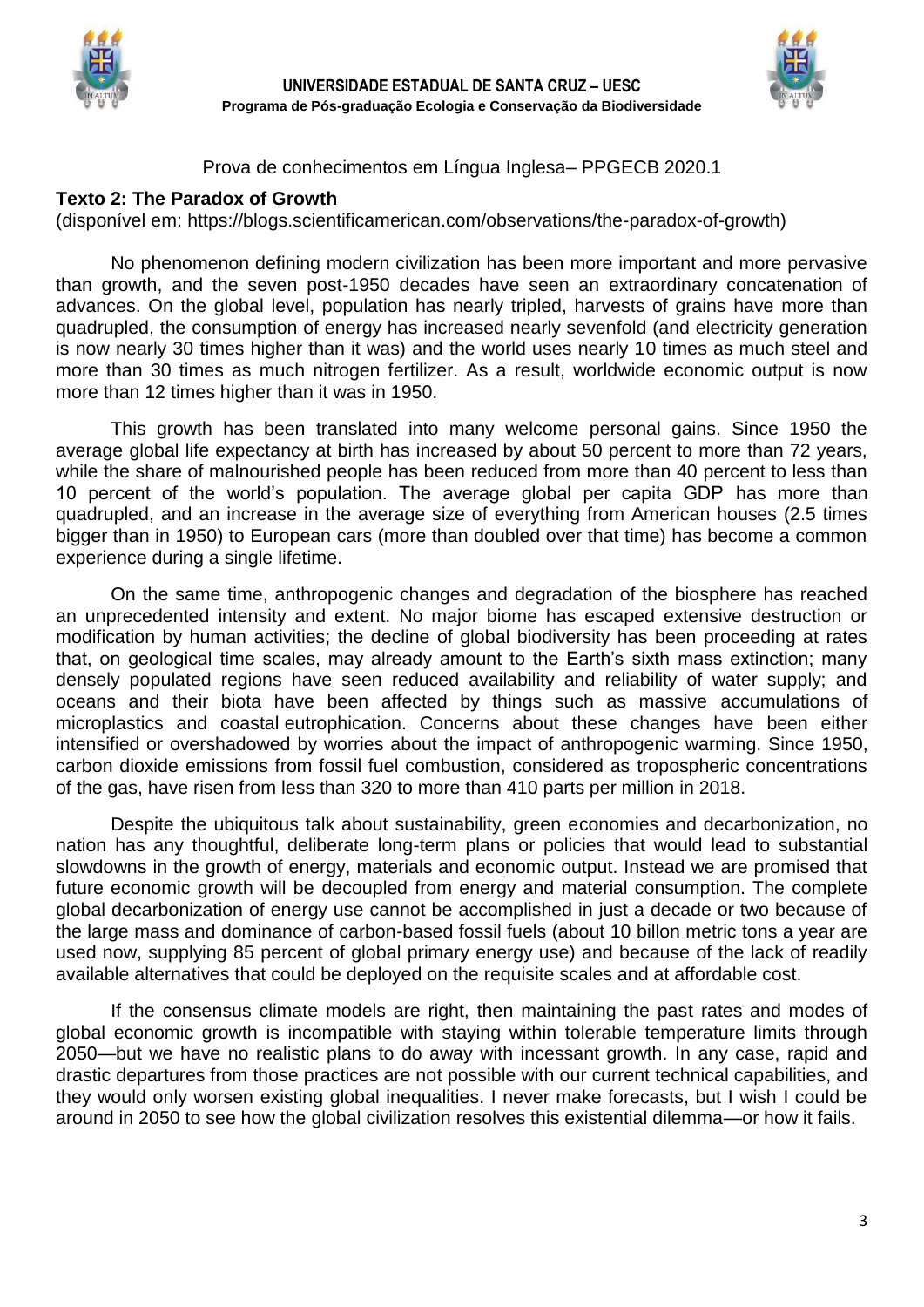

UNIVERSIDADE ESTADUAL DE SANTA CRUZ - UESC Programa de Pós-graduação Ecologia e Conservação da Biodiversidade



Prova de conhecimentos em Língua Inglesa-PPGECB 2020.1

CPF do candidato:

 $MS( )$  $DR( )$ 

As questões de número 1 a 6 são referentes ao texto 1:

1. No parágrafo 1 está destacado que os Estados Unidos, embora gastem muito com café anualmente não estão entre os primeiros consumidores mundiais da bebida. a) (0,25) Que países estão nas primeiras colocações?

b) (0,25) Que colocação os Estados Unidos ocupam?

c) (0.5) Qual a média de consumo dos Estados Unidos?

2. (1,0) Segundo o texto, o Brasil produz café suficiente para o aumento de consumo mundial?

3. (1,0) O texto afirma que o café quase não tem gosto. De onde vem o aroma do café?

4. (1.0) Como conseguimos obter o melhor do sabor do café?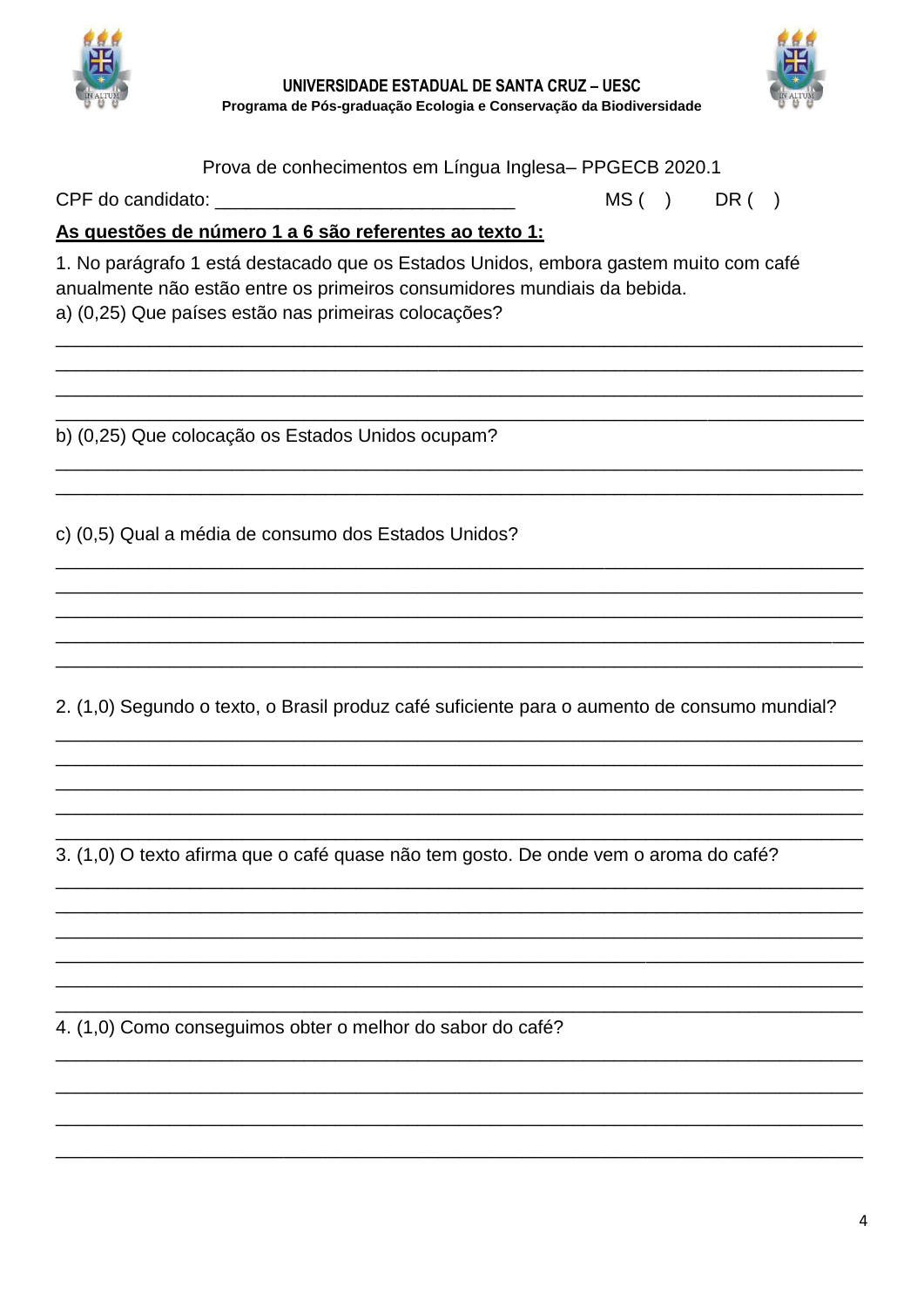

UNIVERSIDADE ESTADUAL DE SANTA CRUZ - UESC Programa de Pós-graduação Ecologia e Conservação da Biodiversidade



Prova de conhecimentos em Língua Inglesa-PPGECB 2020.1

| CPF do candidato: | MS | DR |  |
|-------------------|----|----|--|
|-------------------|----|----|--|

5. (1,0) O texto menciona vários benefícios do café, que vão muito além de nos manter em estado mais alerta. Cite pelo menos dois desses benefícios.

6. (1,0) Quais os prejuízos da ingestão de café?

## As questões de número 7 a 10 são referentes ao texto 2:

7. Segundo o texto 2, nos últimos 70 anos a civilização moderna passou por um grande crescimento, acompanhado por avanços em diversas áreas.

a) (0,5) Qual foi o crescimento médio populacional? Qual foi o aumento da demanda energética?

b) (0,5) A economia acompanhou este crescimento? Em quanto aumentou?

8. (1,0) Que ganhos pessoais a população teve em termos de saúde com esses índices de crescimento?